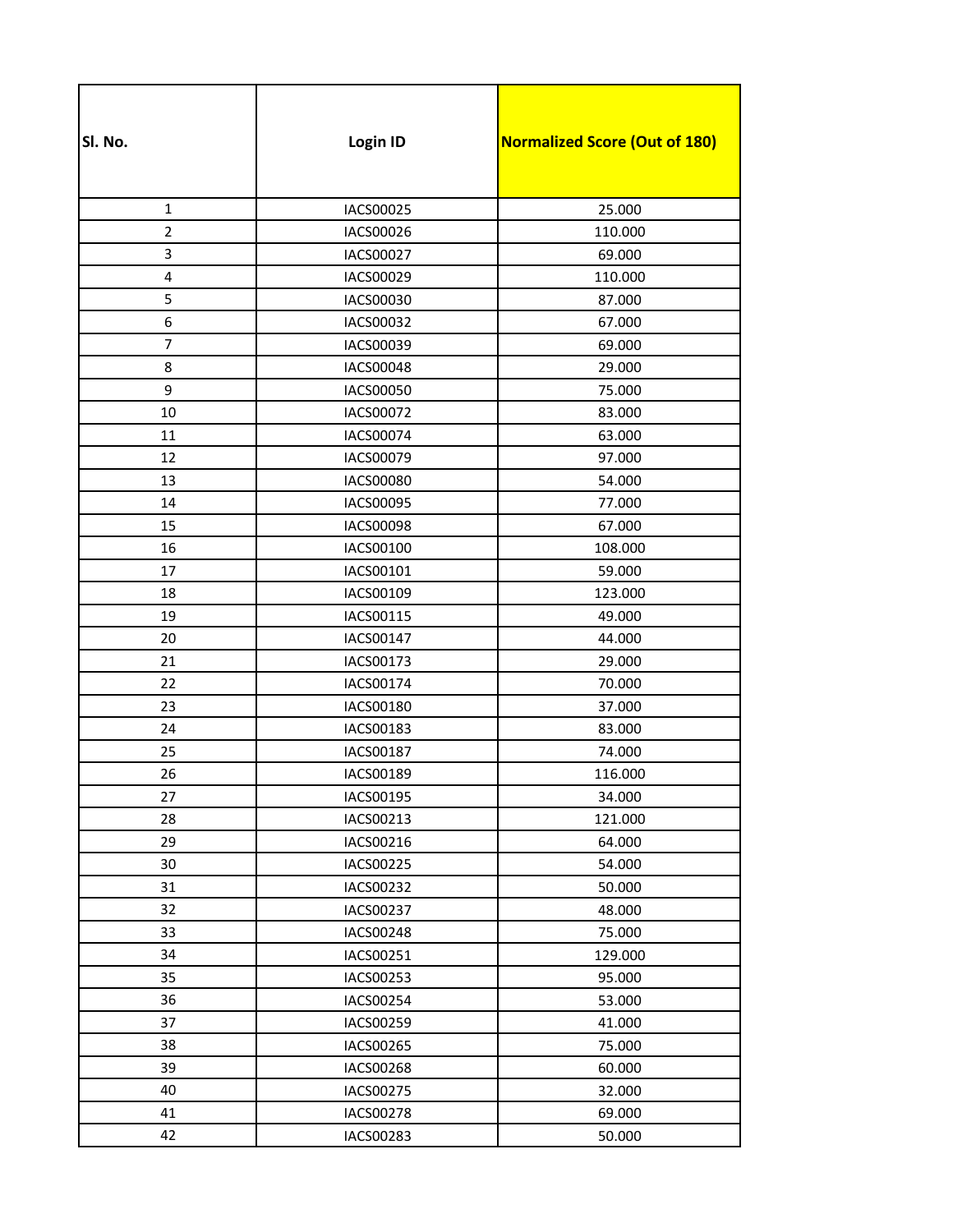| 43 | IACS00293        | 104.000 |
|----|------------------|---------|
| 44 | IACS00296        | 55.000  |
| 45 | IACS00303        | 20.000  |
| 46 | IACS00306        | 62.000  |
| 47 | IACS00317        | 87.000  |
| 48 | IACS00322        | 54.000  |
| 49 | IACS00345        | 40.000  |
| 50 | IACS00351        | 105.000 |
| 51 | IACS00354        | 65.000  |
| 52 | IACS00364        | 60.000  |
| 53 | IACS00366        | 79.000  |
| 54 | IACS00370        | 80.000  |
| 55 | IACS00374        | 96.000  |
| 56 | IACS00391        | 68.000  |
| 57 | IACS00399        | 96.000  |
| 58 | IACS00409        | 90.000  |
| 59 | IACS00417        | 1.000   |
| 60 | IACS00422        | 55.000  |
| 61 | IACS00429        | 65.000  |
| 62 | IACS00430        | 119.000 |
| 63 | IACS00444        | 91.000  |
| 64 | IACS00446        | 73.000  |
| 65 | <b>IACS00448</b> | 96.000  |
| 66 | IACS00453        | 82.000  |
| 67 | IACS00479        | 36.000  |
| 68 | IACS00487        | 98.000  |
| 69 | <b>IACS00489</b> | 92.000  |
| 70 | IACS00499        | 134.000 |
| 71 | IACS00515        | 60.000  |
| 72 | IACS00525        | 81.000  |
| 73 | IACS00526        | 24.000  |
| 74 | <b>IACS00528</b> | 91.000  |
| 75 | IACS00534        | 129.000 |
| 76 | <b>IACS00557</b> | 58.000  |
| 77 | IACS00571        | 105.000 |
| 78 | <b>IACS00582</b> | 111.000 |
| 79 | IACS00599        | 44.000  |
| 80 | IACS00603        | 113.000 |
| 81 | IACS00605        | 99.000  |
| 82 | <b>IACS00608</b> | 22.000  |
| 83 | IACS00621        | 69.000  |
| 84 | IACS00654        | 93.000  |
| 85 | IACS00689        | 93.000  |
| 86 | IACS00690        | 62.000  |
| 87 | IACS00692        | 126.000 |
| 88 | IACS00693        | 63.000  |
| 89 | IACS00701        | 81.000  |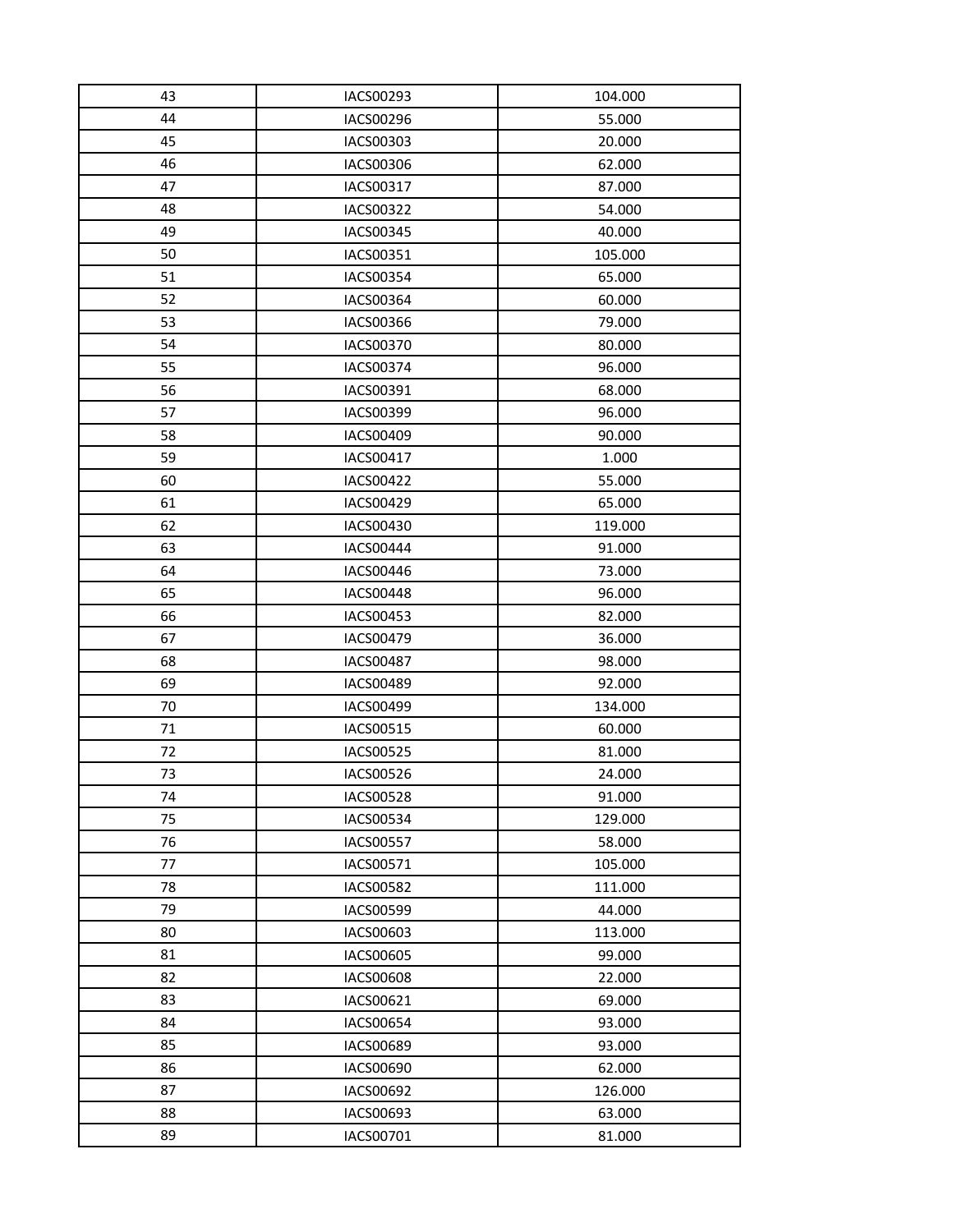| 90  | <b>IACS00706</b> | 54.000  |
|-----|------------------|---------|
| 91  | IACS00711        | 85.000  |
| 92  | IACS00714        | 97.000  |
| 93  | IACS00721        | 65.000  |
| 94  | IACS00723        | 32.000  |
| 95  | <b>IACS00747</b> | 85.000  |
| 96  | IACS00766        | 78.000  |
| 97  | IACS00771        | 74.000  |
| 98  | <b>IACS00778</b> | 62.000  |
| 99  | <b>IACS00780</b> | 62.000  |
| 100 | IACS00784        | 23.000  |
| 101 | <b>IACS00788</b> | 57.000  |
| 102 | IACS00792        | 63.000  |
| 103 | IACS00794        | 39.000  |
| 104 | <b>IACS00809</b> | 51.000  |
| 105 | IACS00812        | 66.000  |
| 106 | <b>IACS00826</b> | 32.000  |
| 107 | IACS00832        | 57.000  |
| 108 | <b>IACS00834</b> | 44.000  |
| 109 | <b>IACS00844</b> | 52.000  |
| 110 | IACS00857        | 108.000 |
| 111 | IACS00864        | 65.000  |
| 112 | IACS00868        | 45.000  |
| 113 | <b>IACS00875</b> | 125.000 |
| 114 | <b>IACS00884</b> | 42.000  |
| 115 | IACS00905        | 41.000  |
| 116 | IACS00911        | 90.000  |
| 117 | IACS00919        | 81.000  |
| 118 | IACS00941        | 29.000  |
| 119 | IACS00942        | 30.000  |
| 120 | IACS00967        | 55.000  |
| 121 | IACS00993        | 92.000  |
| 122 | IACS01008        | 32.000  |
| 123 | IACS01022        | 62.000  |
| 124 | IACS01048        | 30.000  |
| 125 | IACS01064        | 60.000  |
| 126 | IACS01068        | 62.000  |
| 127 | IACS01070        | 52.000  |
| 128 | IACS01079        | 40.000  |
| 129 | IACS01097        | 87.000  |
| 130 | <b>IACS01098</b> | 48.000  |
| 131 | IACS01101        | 92.000  |
| 132 | IACS01104        | 121.000 |
| 133 | IACS01105        | 56.000  |
| 134 | IACS01125        | 83.000  |
| 135 | IACS01131        | 79.000  |
| 136 | IACS01138        | 55.000  |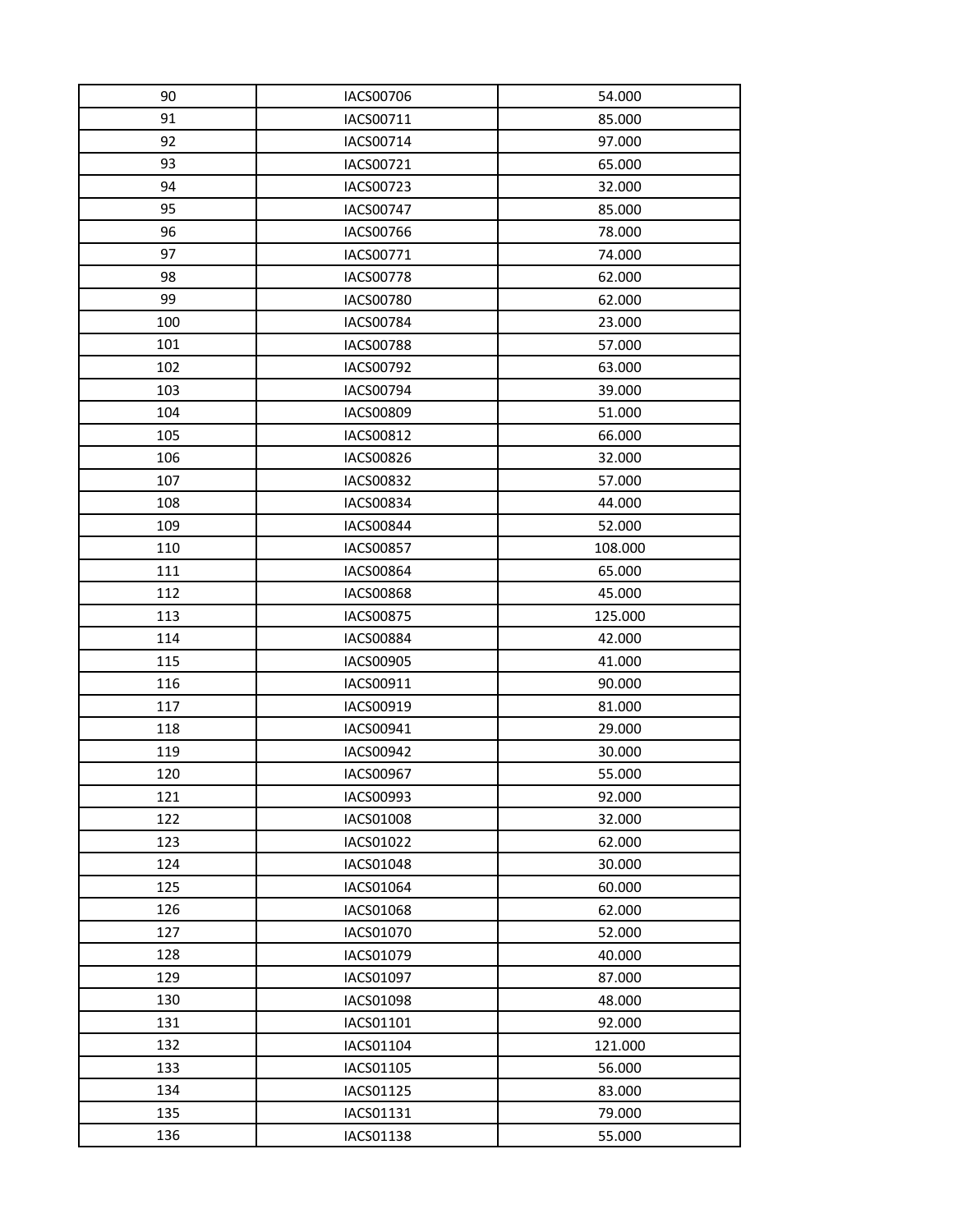| 137        | IACS01149              | 29.000           |
|------------|------------------------|------------------|
| 138        | IACS01160              | 48.000           |
| 139        | IACS01169              | 86.000           |
| 140        | IACS01189              | 45.000           |
| 141        | IACS01213              | 88.000           |
| 142        | IACS01214              | 73.000           |
| 143        | IACS01216              | 88.000           |
| 144        | IACS01222              | 84.000           |
| 145        | IACS01224              | 54.000           |
| 146        | IACS01226              | 82.000           |
| 147        | IACS01232              | 53.000           |
| 148        | IACS01236              | 58.000           |
| 149        | IACS01241              | 113.000          |
| 150        | IACS01248              | 68.000           |
| 151        | IACS01289              | 67.000           |
| 152        | IACS01290              | 43.000           |
| 153        | IACS01303              | 79.000           |
| 154        | IACS01310              | 76.000           |
| 155        | IACS01318              | 96.000           |
| 156        | <b>IACS01335</b>       | 104.000          |
| 157        | IACS01366              | 83.000           |
| 158        | IACS01371              | 111.000          |
| 159        | IACS01376              | 79.000           |
| 160        | <b>IACS01377</b>       | 71.000           |
| 161        | <b>IACS01380</b>       | 48.000           |
| 162        | IACS01406              | 40.000           |
| 163        | <b>IACS01407</b>       | 47.000           |
| 164        | IACS01409              | 2.000            |
| 165        | <b>IACS01458</b>       | 28.000           |
| 166        | IACS01461              | 90.000           |
| 167        | IACS01473              | 67.000           |
| 168        | IACS01474              | 87.000           |
| 169        | <b>IACS01489</b>       | 92.000           |
| 170<br>171 | IACS01529<br>IACS01531 | 52.000<br>50.000 |
| 172        | <b>IACS01534</b>       | 74.000           |
| 173        | IACS01542              | 27.000           |
| 174        | IACS01546              | 132.000          |
| 175        | <b>IACS01555</b>       | 46.000           |
| 176        | IACS01569              | 47.000           |
| 177        | <b>IACS01597</b>       | 60.000           |
| 178        | IACS01598              | 40.000           |
| 179        | <b>IACS01599</b>       | 59.000           |
| 180        | IACS01601              | 35.000           |
| 181        | IACS01604              | 16.000           |
| 182        | IACS01605              | 68.000           |
| 183        | IACS01619              | 39.000           |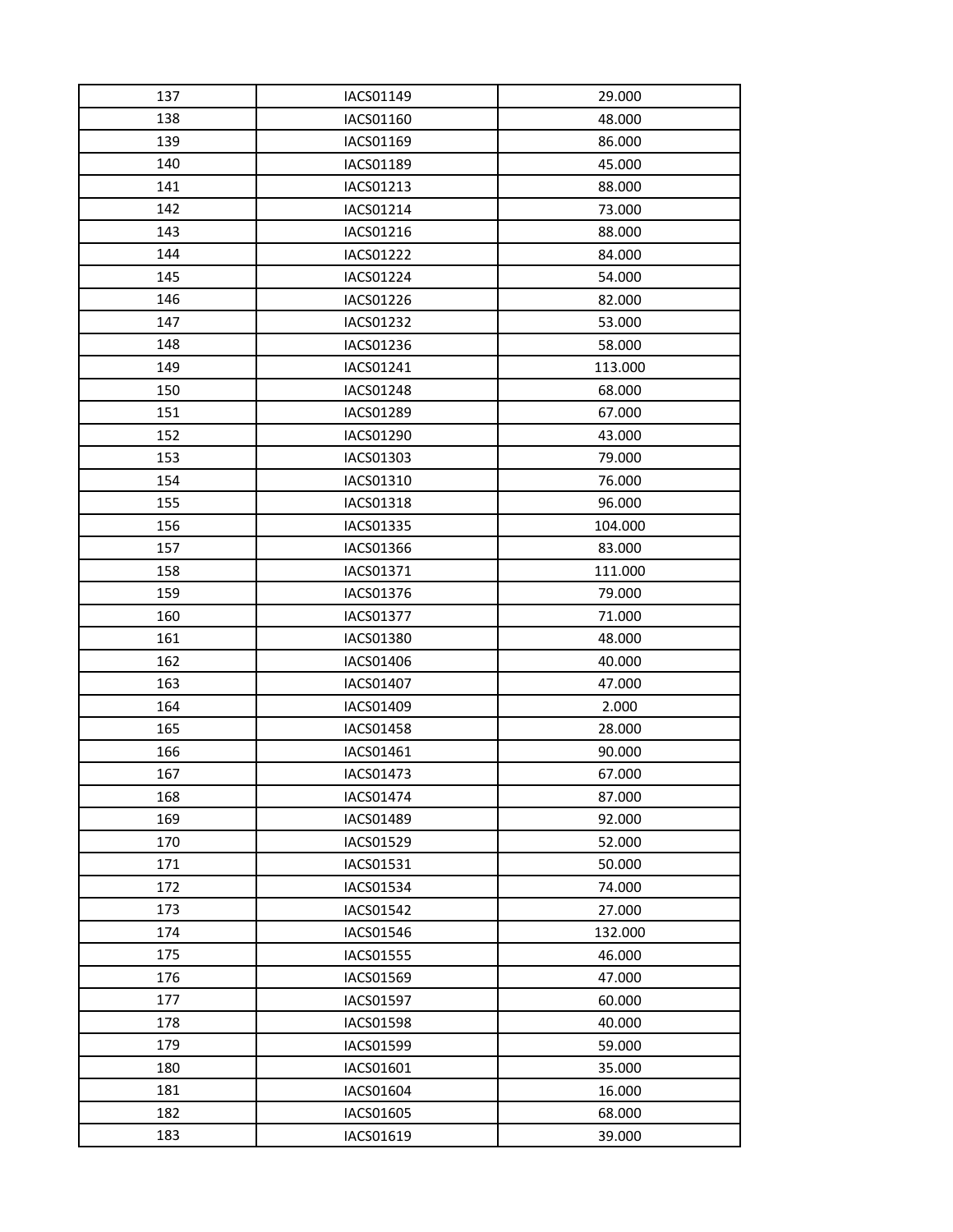| 184 | IACS01625        | 90.000  |
|-----|------------------|---------|
| 185 | IACS01629        | 130.000 |
| 186 | IACS01641        | 82.000  |
| 187 | IACS01660        | 101.000 |
| 188 | IACS01661        | 51.000  |
| 189 | IACS01662        | 40.000  |
| 190 | IACS01663        | 65.000  |
| 191 | IACS01664        | 86.000  |
| 192 | IACS01665        | 113.000 |
| 193 | IACS01667        | 42.000  |
| 194 | IACS01678        | 72.000  |
| 195 | IACS01679        | 32.000  |
| 196 | IACS01685        | 113.000 |
| 197 | IACS01686        | 87.000  |
| 198 | IACS01701        | 42.000  |
| 199 | IACS01706        | 1.000   |
| 200 | IACS01713        | 52.000  |
| 201 | IACS01720        | 75.000  |
| 202 | IACS01744        | 85.000  |
| 203 | IACS01751        | 37.000  |
| 204 | IACS01752        | 87.000  |
| 205 | <b>IACS01760</b> | 95.000  |
| 206 | IACS01775        | 55.000  |
| 207 | <b>IACS01787</b> | 45.000  |
| 208 | IACS01790        | 95.000  |
| 209 | <b>IACS01802</b> | 65.000  |
| 210 | IACS01803        | 69.000  |
| 211 | IACS01805        | 16.000  |
| 212 | IACS01806        | 74.000  |
| 213 | <b>IACS01808</b> | 73.000  |
| 214 | IACS01812        | 103.000 |
| 215 | IACS01813        | 23.000  |
| 216 | IACS01821        | 106.000 |
| 217 | <b>IACS01842</b> | 33.000  |
| 218 | IACS01856        | 104.000 |
| 219 | IACS01861        | 47.000  |
| 220 | IACS01865        | 54.000  |
| 221 | IACS01871        | 81.000  |
| 222 | <b>IACS01872</b> | 84.000  |
| 223 | <b>IACS01878</b> | 84.000  |
| 224 | IACS01894        | 90.000  |
| 225 | IACS01904        | 63.000  |
| 226 | <b>IACS01934</b> | 70.000  |
| 227 | IACS01937        | 56.000  |
| 228 | IACS01947        | 100.000 |
| 229 | IACS01961        | 103.000 |
| 230 | IACS01971        | 82.000  |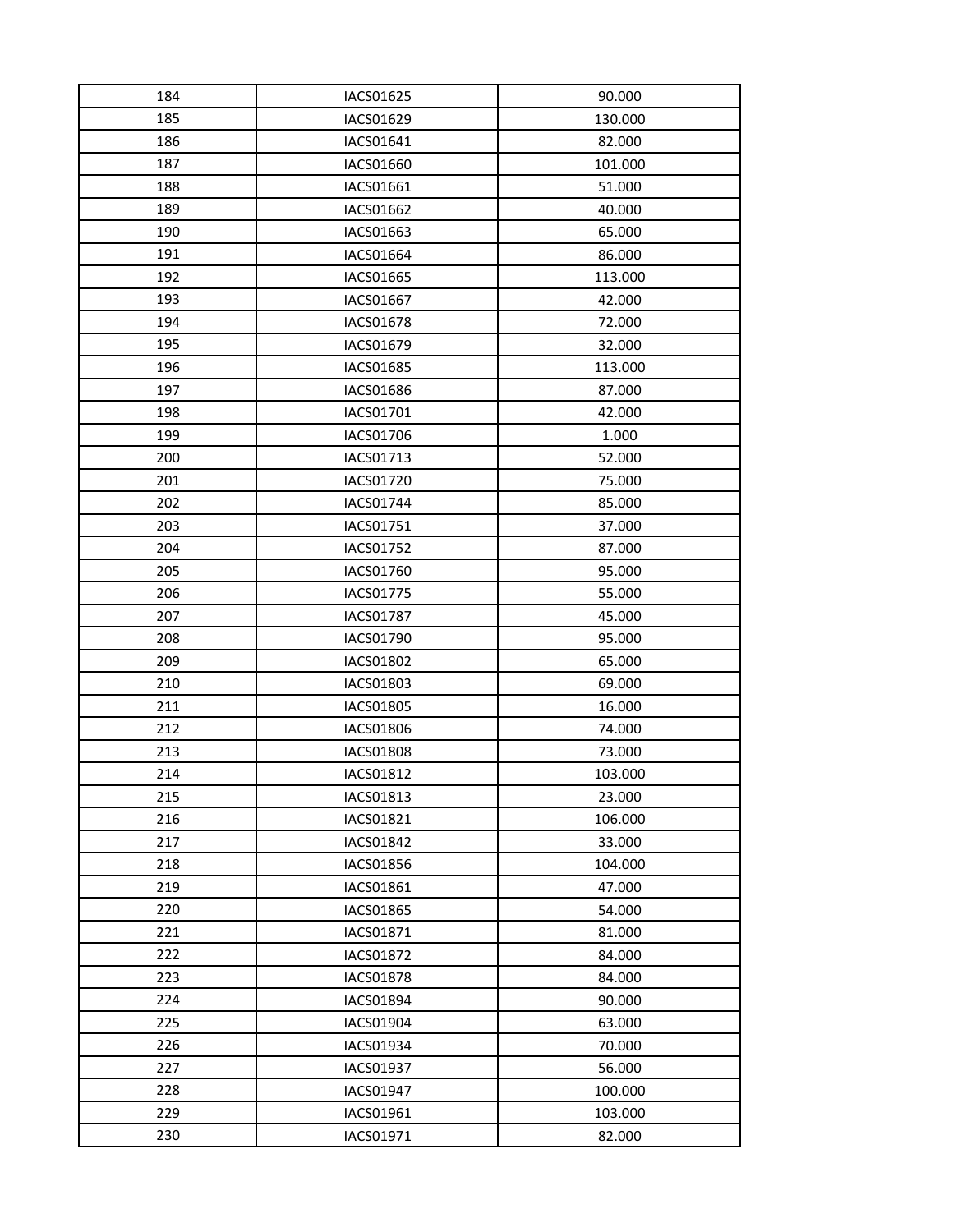| 231 | <b>IACS01975</b> | 75.000   |
|-----|------------------|----------|
| 232 | IACS01979        | 20.000   |
| 233 | <b>IACS01982</b> | 54.000   |
| 234 | IACS01983        | 59.000   |
| 235 | IACS02005        | 103.000  |
| 236 | IACS02016        | 76.000   |
| 237 | IACS02020        | 32.000   |
| 238 | IACS02022        | 80.000   |
| 239 | IACS02026        | 58.000   |
| 240 | IACS02035        | 28.000   |
| 241 | IACS02044        | 66.000   |
| 242 | IACS02051        | 72.000   |
| 243 | IACS02052        | 97.000   |
| 244 | <b>IACS02054</b> | 75.000   |
| 245 | <b>IACS02068</b> | 48.000   |
| 246 | IACS02073        | 99.000   |
| 247 | IACS02079        | 84.000   |
| 248 | IACS02089        | 113.000  |
| 249 | <b>IACS02097</b> | 117.000  |
| 250 | IACS02108        | 58.000   |
| 251 | IACS02120        | 76.000   |
| 252 | <b>IACS02128</b> | 44.000   |
| 253 | IACS02130        | 22.000   |
| 254 | IACS02136        | 101.000  |
| 255 | <b>IACS02148</b> | 76.000   |
| 256 | IACS02164        | 94.000   |
| 257 | IACS02170        | 74.000   |
| 258 | IACS02179        | 74.000   |
| 259 | IACS02180        | 68.000   |
| 260 | IACS02182        | 76.000   |
| 261 | IACS02190        | 94.000   |
| 262 | IACS02192        | 125.000  |
| 263 | IACS02195        | 29.000   |
| 264 | IACS02224        | 6.000    |
| 265 | IACS02230        | 47.000   |
| 266 | IACS02239        | 117.000  |
| 267 | IACS02242        | 73.000   |
| 268 | IACS02257        | 86.000   |
| 269 | IACS02261        | 66.000   |
| 270 | IACS02276        | 5.000    |
| 271 | IACS02280        | 76.000   |
| 272 | IACS02281        | 86.000   |
| 273 | IACS02301        | 54.000   |
| 274 | IACS02305        | $-1.000$ |
| 275 | IACS02313        | 62.000   |
| 276 | IACS02319        | 98.000   |
| 277 | IACS02337        | 43.000   |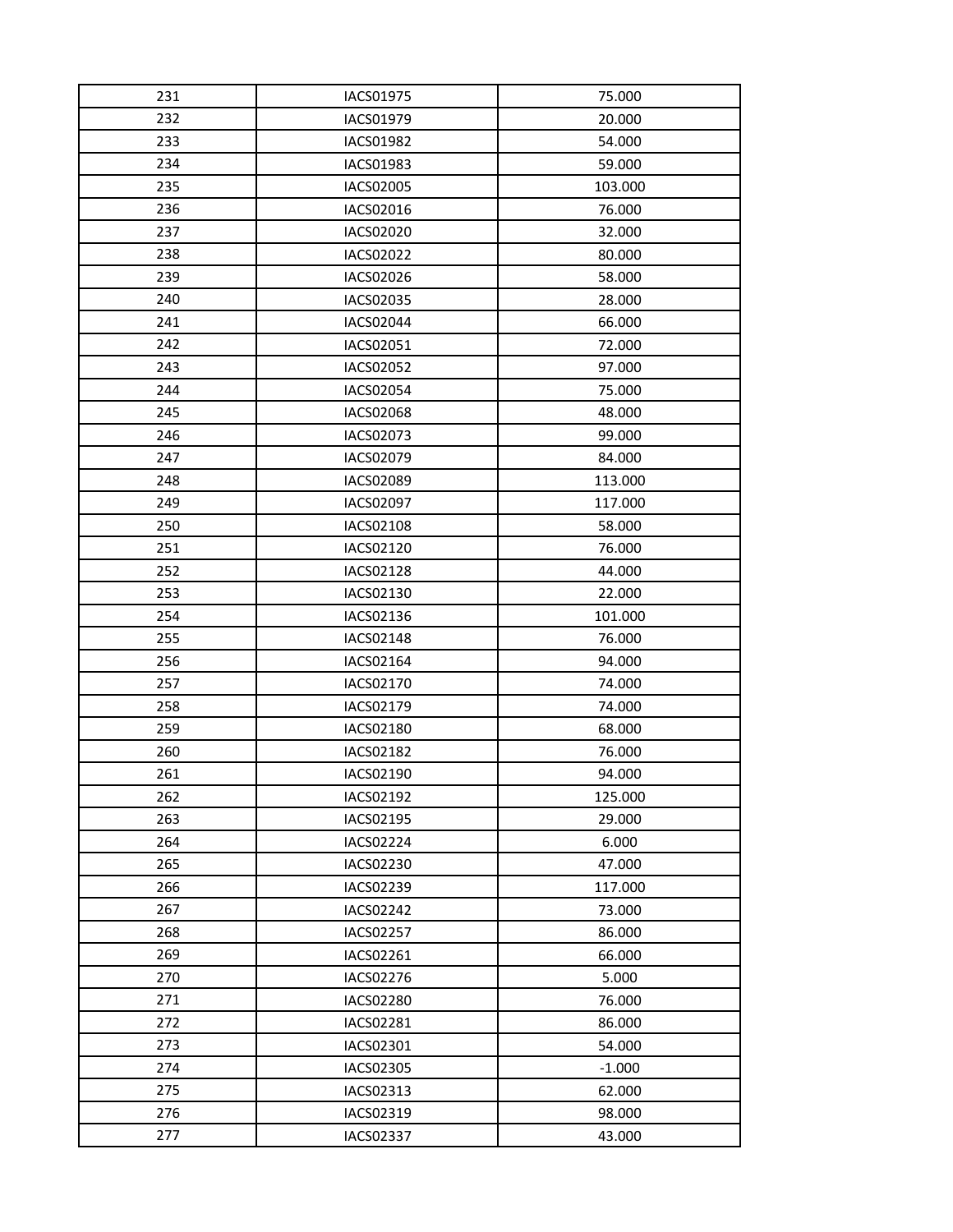| 278 | IACS02339        | 95.000  |
|-----|------------------|---------|
| 279 | IACS02365        | 51.000  |
| 280 | <b>IACS02373</b> | 97.000  |
| 281 | IACS02377        | 42.000  |
| 282 | <b>IACS02389</b> | 64.000  |
| 283 | IACS02390        | 106.000 |
| 284 | IACS02393        | 64.000  |
| 285 | IACS02407        | 112.000 |
| 286 | IACS02413        | 75.000  |
| 287 | IACS02426        | 3.000   |
| 288 | IACS02455        | 17.000  |
| 289 | IACS02463        | 83.000  |
| 290 | <b>IACS02472</b> | 28.000  |
| 291 | <b>IACS02488</b> | 129.000 |
| 292 | <b>IACS02525</b> | 78.000  |
| 293 | IACS02526        | 68.000  |
| 294 | <b>IACS02533</b> | 57.000  |
| 295 | IACS02537        | 78.000  |
| 296 | <b>IACS02545</b> | 66.000  |
| 297 | <b>IACS02565</b> | 61.000  |
| 298 | IACS02612        | 88.000  |
| 299 | IACS02614        | 67.000  |
| 300 | IACS02622        | 14.000  |
| 301 | IACS02626        | 74.000  |
| 302 | IACS02636        | 88.000  |
| 303 | IACS02641        | 33.000  |
| 304 | <b>IACS02647</b> | 59.000  |
| 305 | <b>IACS02648</b> | 59.000  |
| 306 | IACS02660        | 60.000  |
| 307 | <b>IACS02680</b> | 27.000  |
| 308 | <b>IACS02682</b> | 68.000  |
| 309 | IACS02697        | 71.000  |
| 310 | IACS02719        | 76.000  |
| 311 | IACS02723        | 54.000  |
| 312 | IACS02729        | 83.000  |
| 313 | IACS02736        | 54.000  |
| 314 | <b>IACS02738</b> | 74.000  |
| 315 | IACS02761        | 33.000  |
| 316 | <b>IACS02780</b> | 35.000  |
| 317 | IACS02815        | 99.000  |
| 318 | IACS02816        | 25.000  |
| 319 | IACS02818        | 104.000 |
| 320 | <b>IACS02830</b> | 42.000  |
| 321 | IACS02838        | 88.000  |
| 322 | <b>IACS02846</b> | 101.000 |
| 323 | <b>IACS02852</b> | 90.000  |
| 324 | IACS02865        | 67.000  |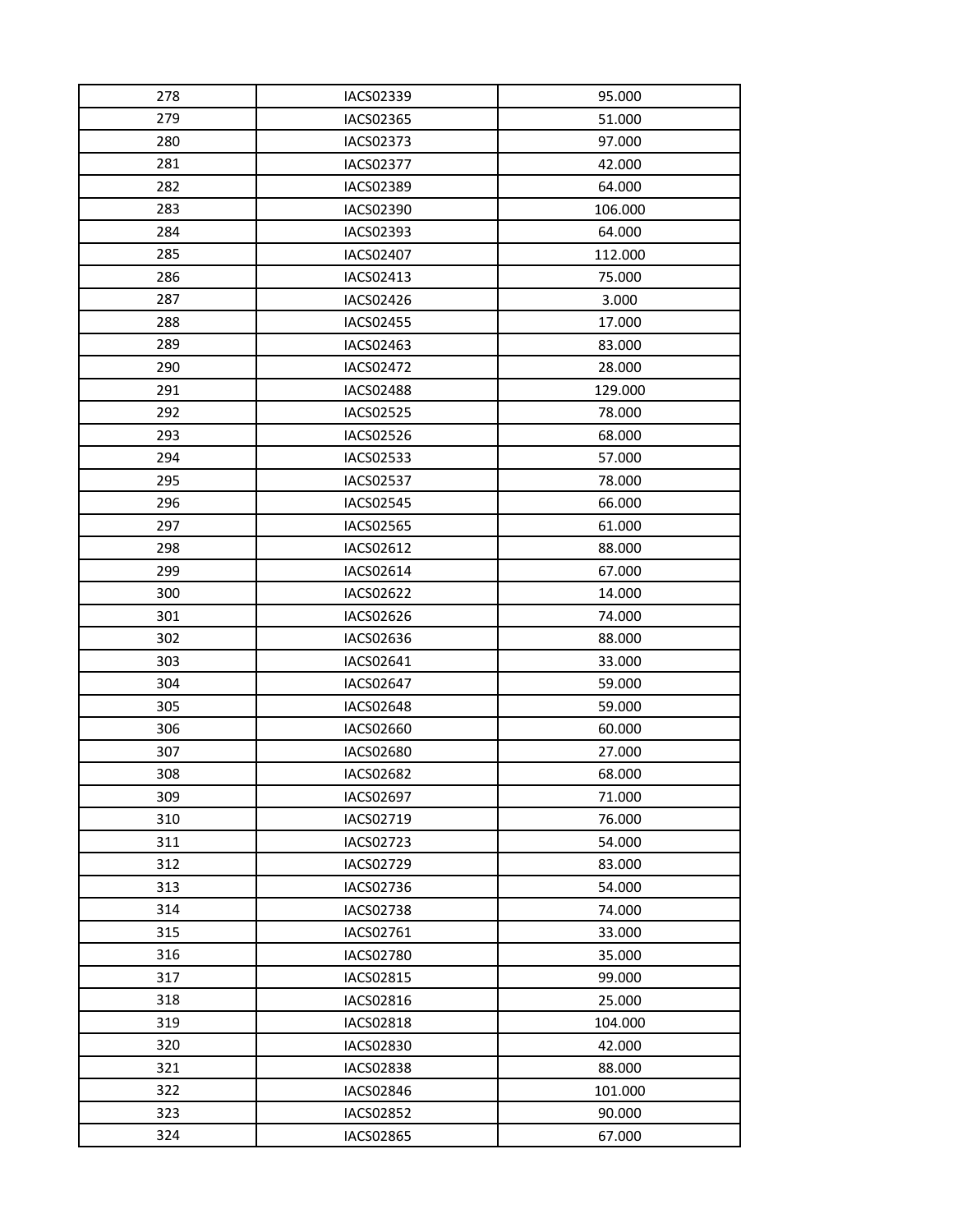| 325 | <b>IACS02879</b> | 74.000  |
|-----|------------------|---------|
| 326 | <b>IACS02880</b> | 48.000  |
| 327 | <b>IACS02883</b> | 57.000  |
| 328 | IACS02907        | 56.000  |
| 329 | IACS02923        | 62.000  |
| 330 | <b>IACS02928</b> | 52.000  |
| 331 | IACS02929        | 69.000  |
| 332 | IACS02951        | 64.000  |
| 333 | IACS02965        | 67.000  |
| 334 | IACS02966        | 88.000  |
| 335 | IACS02972        | 68.000  |
| 336 | <b>IACS02973</b> | 73.000  |
| 337 | <b>IACS02998</b> | 41.000  |
| 338 | IACS03001        | 51.000  |
| 339 | IACS03025        | 20.000  |
| 340 | IACS03030        | 68.000  |
| 341 | IACS03035        | 36.000  |
| 342 | IACS03039        | 6.000   |
| 343 | IACS03051        | 72.000  |
| 344 | IACS03072        | 91.000  |
| 345 | IACS03118        | 65.000  |
| 346 | IACS03132        | 120.000 |
| 347 | IACS03146        | 5.000   |
| 348 | IACS03152        | 55.000  |
| 349 | <b>IACS03168</b> | 88.000  |
| 350 | IACS03171        | 24.000  |
| 351 | IACS03182        | 76.000  |
| 352 | IACS03184        | 72.000  |
| 353 | IACS03186        | 66.000  |
| 354 | IACS03194        | 98.000  |
| 355 | IACS03241        | 122.000 |
| 356 | IACS03245        | 12.000  |
| 357 | IACS03249        | 64.000  |
| 358 | <b>IACS03268</b> | 46.000  |
| 359 | IACS03300        | 74.000  |
| 360 | IACS03313        | 78.000  |
| 361 | IACS03332        | 29.000  |
| 362 | IACS03334        | 25.000  |
| 363 | IACS03335        | 88.000  |
| 364 | IACS03338        | 64.000  |
| 365 | <b>IACS03357</b> | 85.000  |
| 366 | IACS03383        | 90.000  |
| 367 | IACS03395        | 62.000  |
| 368 | IACS03408        | 93.000  |
| 369 | IACS03414        | 36.000  |
| 370 | IACS03415        | 55.000  |
| 371 | IACS03417        | 61.000  |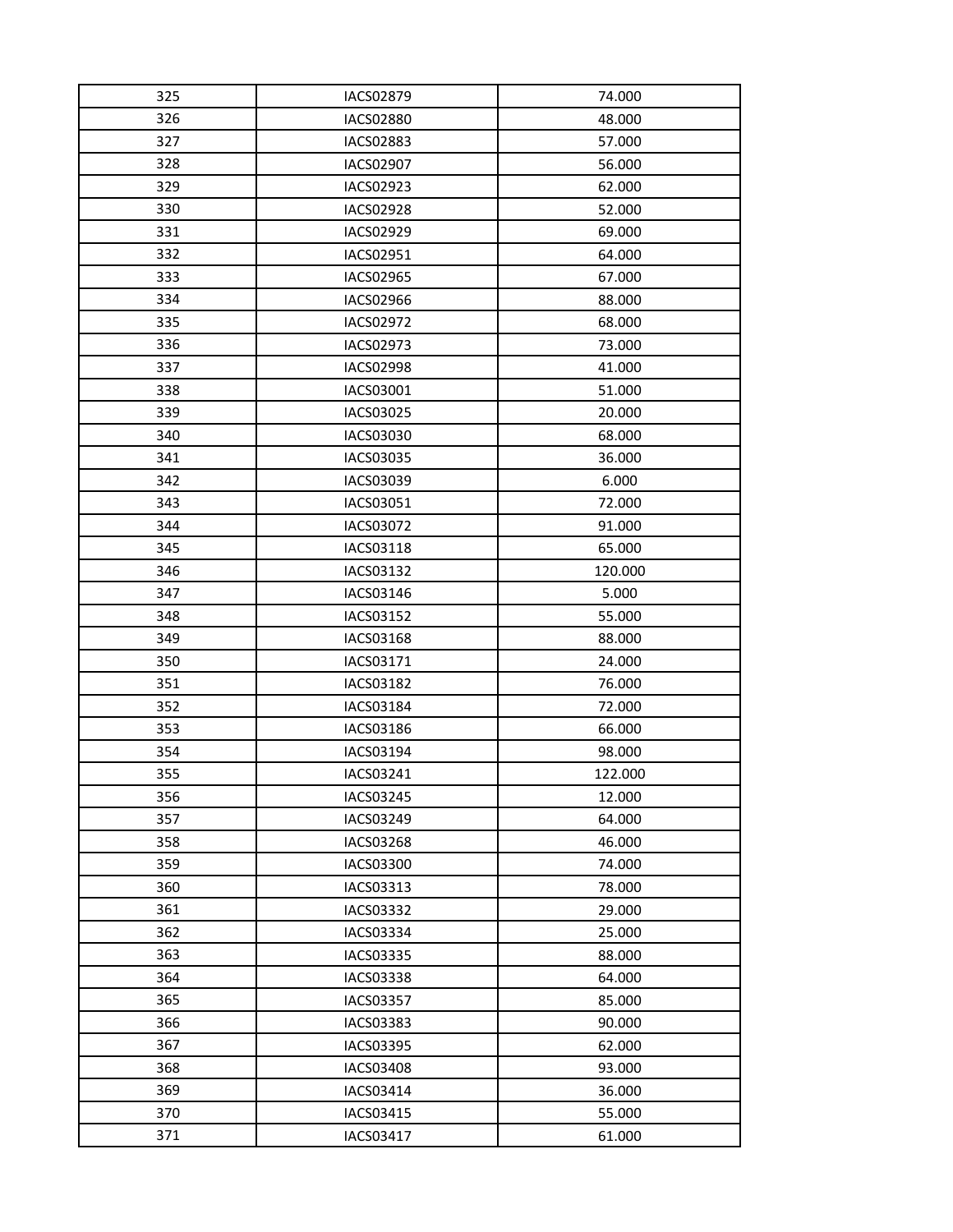| 372 | <b>IACS03427</b> | 64.000  |
|-----|------------------|---------|
| 373 | IACS03433        | 24.000  |
| 374 | IACS03434        | 117.000 |
| 375 | IACS03455        | 74.000  |
| 376 | IACS03466        | 0.000   |
| 377 | <b>IACS03477</b> | 135.000 |
| 378 | IACS03494        | 64.000  |
| 379 | IACS03495        | 112.000 |
| 380 | IACS03499        | 40.000  |
| 381 | <b>IACS03508</b> | 95.000  |
| 382 | IACS03513        | 26.000  |
| 383 | <b>IACS03518</b> | 80.000  |
| 384 | IACS03519        | 46.000  |
| 385 | <b>IACS03534</b> | 87.000  |
| 386 | <b>IACS03538</b> | 9.000   |
| 387 | IACS03592        | 71.000  |
| 388 | <b>IACS03595</b> | 48.000  |
| 389 | IACS03608        | 43.000  |
| 390 | IACS03614        | 99.000  |
| 391 | <b>IACS03618</b> | 46.000  |
| 392 | IACS03620        | 118.000 |
| 393 | IACS03625        | 31.000  |
| 394 | IACS03639        | 66.000  |
| 395 | IACS03641        | 58.000  |
| 396 | IACS03705        | 59.000  |
| 397 | <b>IACS03707</b> | 73.000  |
| 398 | IACS03718        | 69.000  |
| 399 | IACS03719        | 43.000  |
| 400 | <b>IACS03734</b> | 19.000  |
| 401 | IACS03739        | 20.000  |
| 402 | IACS03746        | 71.000  |
| 403 | IACS03749        | 21.000  |
| 404 | IACS03755        | 72.000  |
| 405 | IACS03763        | 85.000  |
| 406 | IACS03769        | 29.000  |
| 407 | IACS03791        | 46.000  |
| 408 | IACS03805        | 43.000  |
| 409 | IACS03819        | 76.000  |
| 410 | <b>IACS03822</b> | 113.000 |
| 411 | IACS03836        | 49.000  |
| 412 | <b>IACS03842</b> | 107.000 |
| 413 | IACS03863        | 118.000 |
| 414 | <b>IACS03867</b> | 32.000  |
| 415 | IACS03881        | 86.000  |
| 416 | <b>IACS03938</b> | 70.000  |
| 417 | IACS03940        | 97.000  |
| 418 | IACS03943        | 77.000  |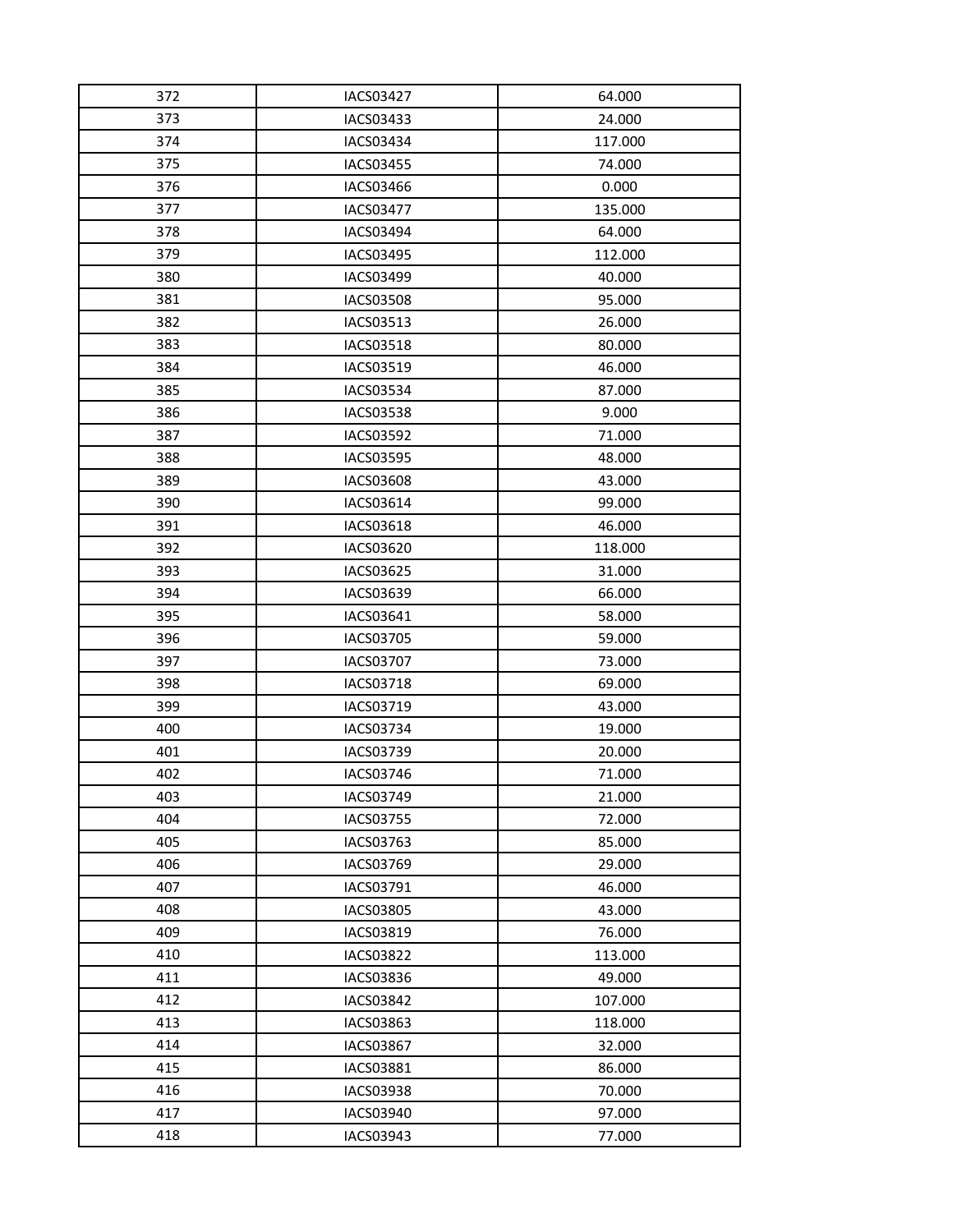| 419        | <b>IACS03944</b> | 22.000           |
|------------|------------------|------------------|
| 420        | <b>IACS03953</b> | 44.000           |
| 421        | IACS03956        | 47.000           |
| 422        | IACS03989        | 26.000           |
| 423        | IACS04010        | 103.000          |
| 424        | <b>IACS04047</b> | 97.000           |
| 425        | IACS04063        | 64.000           |
| 426        | IACS04081        | 66.000           |
| 427        | IACS04099        | 103.000          |
| 428        | IACS04116        | 57.000           |
| 429        | IACS04123        | 60.000           |
| 430        | <b>IACS04127</b> | 74.000           |
| 431        | IACS04140        | 42.000           |
| 432        | <b>IACS04142</b> | 14.000           |
| 433        | IACS04145        | 103.000          |
| 434        | IACS04147        | 75.000           |
| 435        | IACS04217        | 105.000          |
| 436        | IACS04219        | 16.000           |
| 437        | <b>IACS04254</b> | 89.000           |
| 438        | <b>IACS04283</b> | 78.000           |
| 439        | IACS04326        | 61.000           |
| 440        | <b>IACS04335</b> | 54.000           |
| 441        | <b>IACS04388</b> | 31.000           |
| 442        | <b>IACS04394</b> | 69.000           |
| 443        | <b>IACS04395</b> | 45.000           |
| 444        | IACS04451        | 93.000           |
| 445        | <b>IACS04478</b> | 63.000           |
| 446        | <b>IACS04483</b> | 65.000           |
| 447        | <b>IACS04484</b> | 84.000           |
| 448        | <b>IACS04485</b> | 89.000           |
| 449        | IACS04512        | 54.000           |
| 450        | <b>IACS04534</b> | 72.000           |
| 451        | IACS04571        | 60.000           |
| 452        | <b>IACS04574</b> | 90.000           |
| 453        | IACS04631        | 100.000          |
| 454        | <b>IACS04637</b> | 31.000           |
| 455        | <b>IACS04642</b> | 76.000           |
| 456<br>457 | <b>IACS04654</b> | 34.000           |
|            | IACS04656        | 105.000          |
| 458        | <b>IACS04664</b> | 66.000           |
| 459        | IACS04702        | 75.000           |
| 460<br>461 | IACS04704        | 92.000           |
| 462        | IACS04707        | 61.000           |
|            | <b>IACS04728</b> | 51.000<br>18.000 |
| 463<br>464 | IACS04733        |                  |
|            | IACS04736        | 40.000           |
| 465        | IACS04744        | 44.000           |